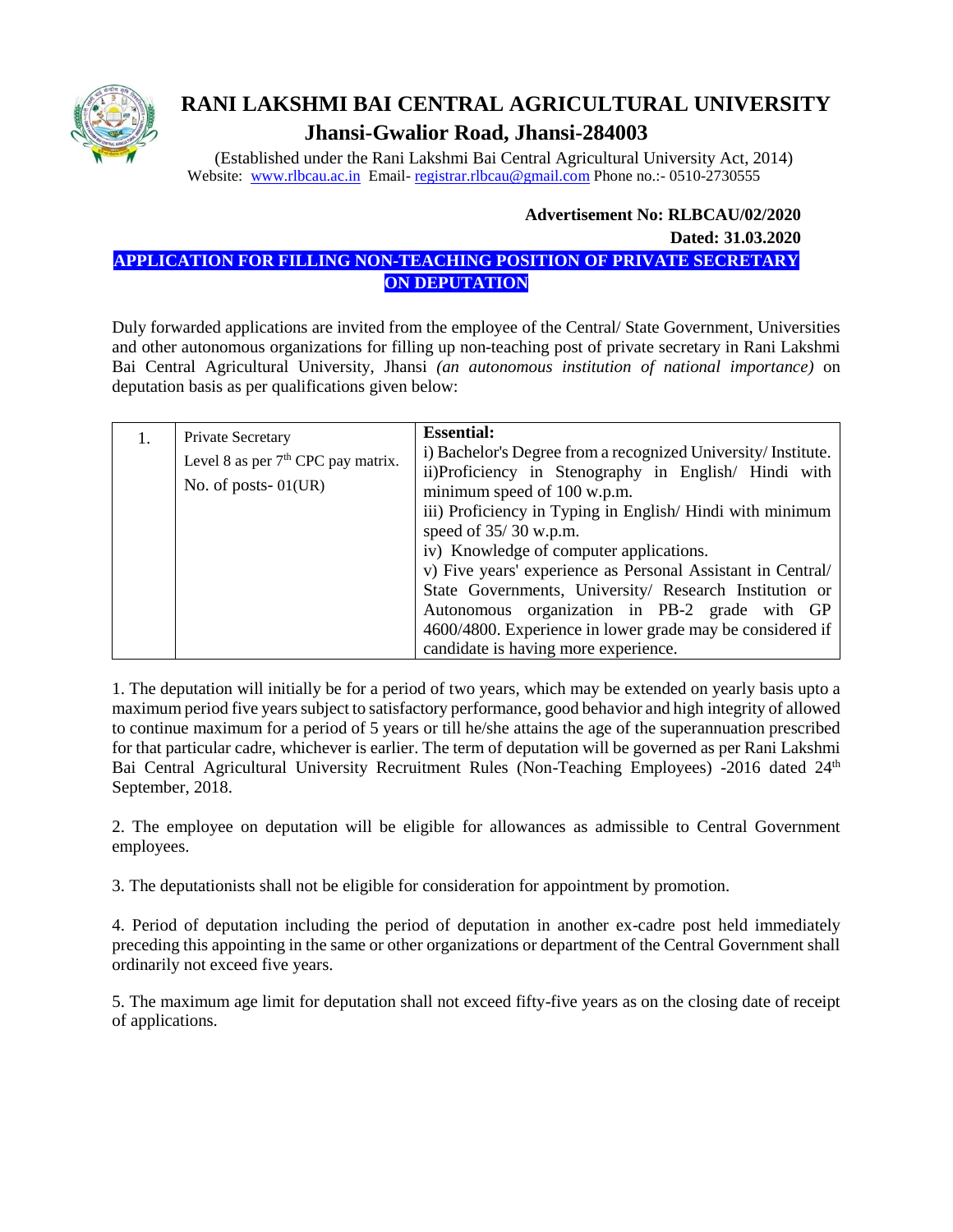6. **How to apply:** Neatly filled applications typed or in own handwriting on A-4 size paper in proforma (placed as Annexure- I) should be forwarded on following address. The envelop should clearly mention on top **"Application for deputation for the post of Private Secretary (Name of the post)"**:

> **To, The Registrar, Rani Lakshmi Bai Central Agricultural University, Gwalior Road, Jhansi-**-**284003**

#### **7. The last date of receipt of application is 15 days from the date of publication of the advertisement in the Employment News.**

8. Attested copies of educational qualification, experience and other certificates should be enclosed with the application. Candidates however, will be required to produce original certificates for verification at the time of interview. NOC for re-employment/discharge book/retirement order must be enclosed with the application, if applicable.

9. The applications in the proforma (placed at Annexure-I) may be forwarded through proper channel along with disciplinary/vigilance/ integrity certificate/ certificate regarding major/minor penalty during last 10 years of service and attested copies of ACRs/APARs for the last 5 years for deputation and also requisite proformas/ documents for re-employment. **Application not in prescribed proforma will be summarily rejected.**

10. Incomplete applications and those received late and/or without the requisite enclosures would be summarily rejected. No correspondence in this regard would be entertained.

11. Canvassing in any form will disqualify the candidates.

12. The Department reserves the right to modify/withdraw the notification at any time.

Registrar <registrar.rlbcau@gmail.com>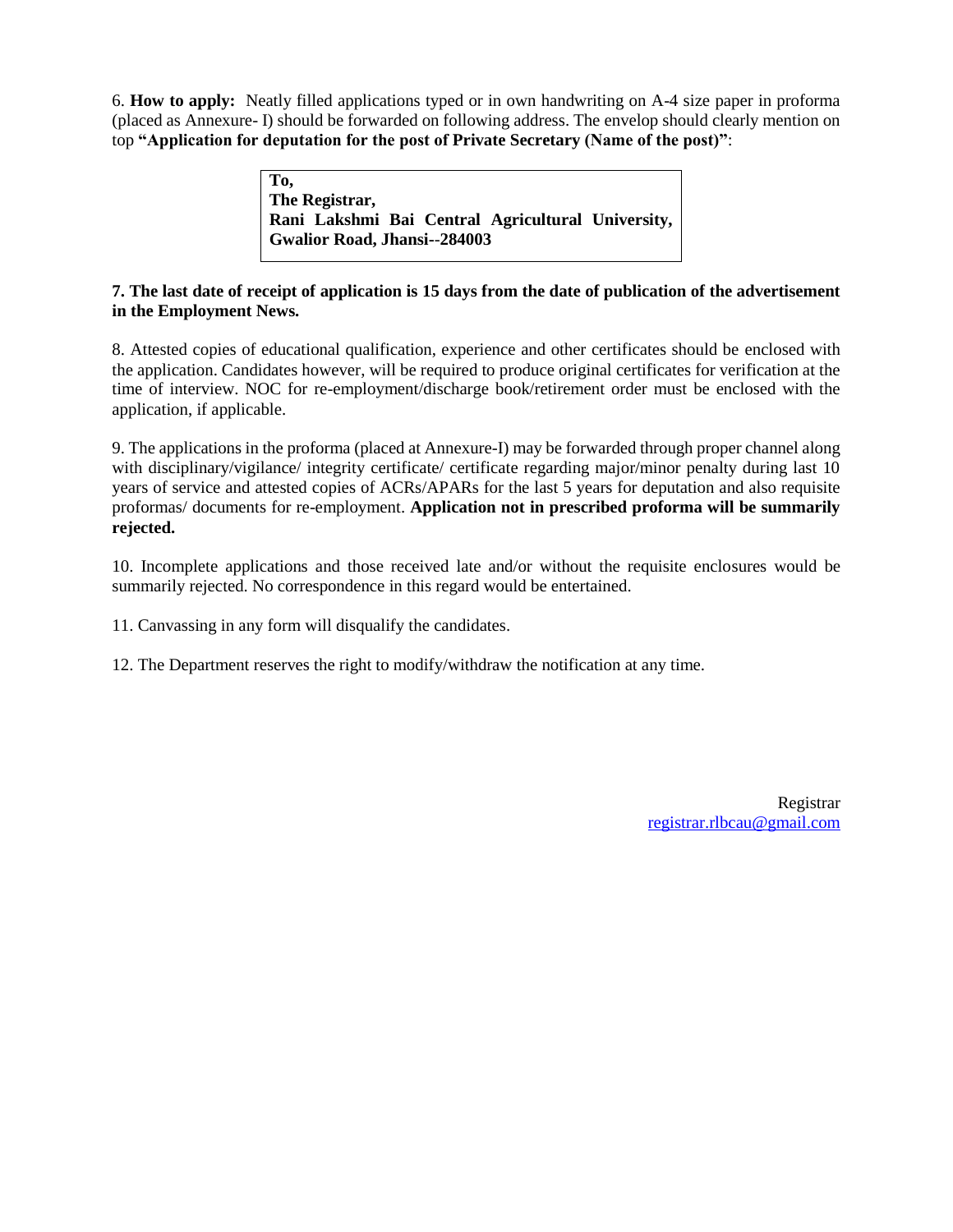

### **RANI LAKSHMI BAI CENTRAL AGRICULTURAL UNIVERSITY Jhansi -Gwalior Road, Jhansi -284003**

(Established under the Rani Lakshmi Bai Central Agricultural University Act, 2014)

## **Application Proforma for Deputation for the Post of**

**\_\_\_\_\_\_\_\_\_\_\_\_\_\_\_\_\_\_\_\_\_\_\_\_\_\_\_\_\_\_\_\_\_\_\_**

| 1.                             | Name and Address                                                                                       |           |                                    |                   |
|--------------------------------|--------------------------------------------------------------------------------------------------------|-----------|------------------------------------|-------------------|
|                                | (in Block Letters)                                                                                     |           |                                    |                   |
| 2.                             | Date of Birth                                                                                          |           |                                    | Affix passport    |
|                                | (in Christian era)                                                                                     |           |                                    | size              |
| 3.                             | (i) Date of entry into service                                                                         |           |                                    |                   |
|                                | (ii) Date of retirement under Central/State                                                            |           |                                    | photograph        |
|                                | <b>Government Rules</b>                                                                                |           |                                    | dully attested    |
| 4.                             | <b>Educational Qualfications</b>                                                                       |           |                                    |                   |
| 5.                             | educational<br>Whether<br>other<br>and                                                                 |           |                                    |                   |
|                                | qualifications /experience required for the                                                            |           |                                    |                   |
|                                | post (as per advt) are satisfied. (If any, as                                                          |           |                                    |                   |
|                                | equivalent to the one prescribed in the                                                                |           |                                    |                   |
|                                | Rules, state the authority for the same)                                                               |           |                                    |                   |
| Sl.                            | Essential qualification required for the post                                                          |           | Essential qualification/experience | held<br>the<br>by |
| No.                            | (Please state as per the advertisement)                                                                | candidate |                                    |                   |
|                                |                                                                                                        |           |                                    |                   |
|                                | *In case of Degree and Post Graduate Qualifications Elective/main subjects and subsidiary subjects may |           |                                    |                   |
| be indicated by the candidate. |                                                                                                        |           |                                    |                   |
| 6.                             | Please state clearly whether in the light of                                                           |           | Yes/No                             |                   |
|                                | entries made by you above, you meet the                                                                |           |                                    |                   |
|                                | requisite Essential Qualifications and work                                                            |           |                                    |                   |
|                                | experience of the post.                                                                                |           |                                    |                   |

**7.** Details of Employment, in chronological order. Enclose a separate sheet duly authenticated by your signature, if the space below is insufficient.

| S1. | Office/     | Post held on From | To |       | *Basic Pay & Level   Nature of duties (in         |
|-----|-------------|-------------------|----|-------|---------------------------------------------------|
| No. | Institution | regular basis     |    |       | in the pay matrix as $\vert$ detail) highlighting |
|     |             |                   |    |       | per $7th$ CPC of the experience required          |
|     |             |                   |    |       | post held on regular   for the post applied for   |
|     |             |                   |    | basis |                                                   |
|     |             |                   |    |       |                                                   |

\*Important: Only Pay Band and Grade pay/pay scale of the post held on regular basis to be mentioned. Details of ACP/MACP with present Basic Pay and Level where such benefits have been drawn by the Candidate, may be indicated as below:

| Office/Institution | Basic Pay & Level drawn under From<br>$ACP/MACP$ Scheme as per $7th$ CPC | To |
|--------------------|--------------------------------------------------------------------------|----|
|                    |                                                                          |    |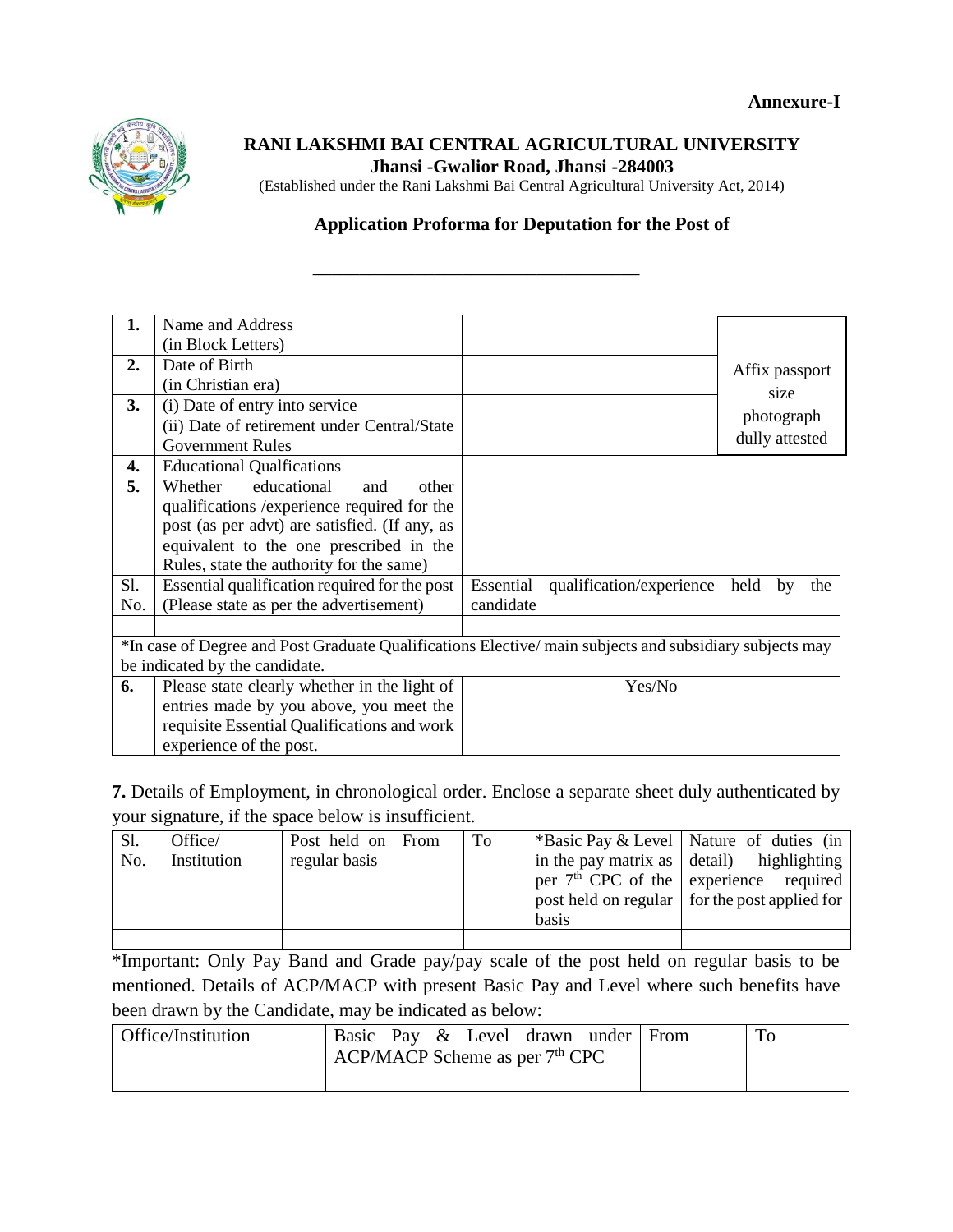| 8. Nature of present employment i.e. Ad-hoc or Temporary or Quasi-                             |                     |                              |  |                         |  |
|------------------------------------------------------------------------------------------------|---------------------|------------------------------|--|-------------------------|--|
| <b>Permanent or Permanent</b>                                                                  |                     |                              |  |                         |  |
| 9. In case the present employment is held on deputation/contract                               |                     |                              |  |                         |  |
| basic please state.                                                                            |                     |                              |  |                         |  |
| a) The date of initial<br>b)                                                                   | Period<br>of        | c) Name of the parent        |  | d) Name of the post     |  |
| appointment                                                                                    | appointment<br>on   | office/organization to       |  | and Pay of the post     |  |
|                                                                                                | deputation/contract | which the applicant          |  | held in substantive     |  |
|                                                                                                |                     | belongs                      |  | capacity<br>in<br>the   |  |
|                                                                                                |                     |                              |  | parent organization     |  |
|                                                                                                |                     |                              |  |                         |  |
| <b>9.1</b> Note: In case of officers already on deputation, the applications of such           |                     |                              |  |                         |  |
| officers should be forwarded by the parent cadre/Department along with                         |                     |                              |  |                         |  |
| Cadre Clearance, vigilance Clearance and integrity certificate.                                |                     |                              |  |                         |  |
| <b>9.2</b> Note: Information under Column 9 (c) $\&$ (d) above must be given in                |                     |                              |  |                         |  |
| all cases where a person is holding a post on deputation outside the                           |                     |                              |  |                         |  |
| cadre/organization but still maintaining a lien in his parent cadre/                           |                     |                              |  |                         |  |
| organization                                                                                   |                     |                              |  |                         |  |
| 10. If any post held on Deputation in the past by                                              |                     |                              |  |                         |  |
| the applicant, date of return from the last                                                    |                     |                              |  |                         |  |
| deputation and other details.                                                                  |                     |                              |  |                         |  |
| 11. Additional details about present employment:                                               |                     |                              |  |                         |  |
| Please state whether working under (indicate the                                               |                     |                              |  |                         |  |
| name of your employer)                                                                         |                     |                              |  |                         |  |
| (a) Central Government/ (b) State Government/                                                  |                     |                              |  |                         |  |
| (c) Autonomous Organization/ (d) Government                                                    |                     |                              |  |                         |  |
| Undertaking/ (e) Universities/ (f) Others                                                      |                     |                              |  |                         |  |
| 12. Please state whether you are working in the                                                |                     |                              |  |                         |  |
| same Department and are in the feeder grade or                                                 |                     |                              |  |                         |  |
| feeder to feeder grade.                                                                        |                     |                              |  |                         |  |
| 13. Are you in Revised Scale of Pay? If yes, give                                              |                     |                              |  |                         |  |
| the date from which the revision took place and                                                |                     |                              |  |                         |  |
| also indicate the pre-revised scale.                                                           |                     |                              |  |                         |  |
| 14. Total emoluments per month now drawn                                                       |                     |                              |  |                         |  |
| <b>Basic Pay &amp; Level</b>                                                                   |                     | <b>Level</b>                 |  | <b>Total Emoluments</b> |  |
|                                                                                                |                     |                              |  |                         |  |
| In case the applicant belongs to an Organization which is not following the Central<br>15.     |                     |                              |  |                         |  |
| Government Pay-Scales, the latest salary slip issued by the Organization showing the following |                     |                              |  |                         |  |
| details may be enclosed.                                                                       |                     |                              |  |                         |  |
| Basic Pay with Scale of pay and rate                                                           | Dearness            | Pay/Interim                  |  | <b>Total Emoluments</b> |  |
| of increment                                                                                   |                     | relief/other allowances etc. |  |                         |  |
| (with break- up details)                                                                       |                     |                              |  |                         |  |
|                                                                                                |                     |                              |  |                         |  |
| <b>16.A</b> Additional Information, if any, relevant to                                        |                     |                              |  |                         |  |
| the post you applied for in support of your                                                    |                     |                              |  |                         |  |
| suitability for the post.                                                                      |                     |                              |  |                         |  |
| (This<br>other<br>things<br>among                                                              | provide<br>may      |                              |  |                         |  |
| information with regard to (i) additional academic                                             |                     |                              |  |                         |  |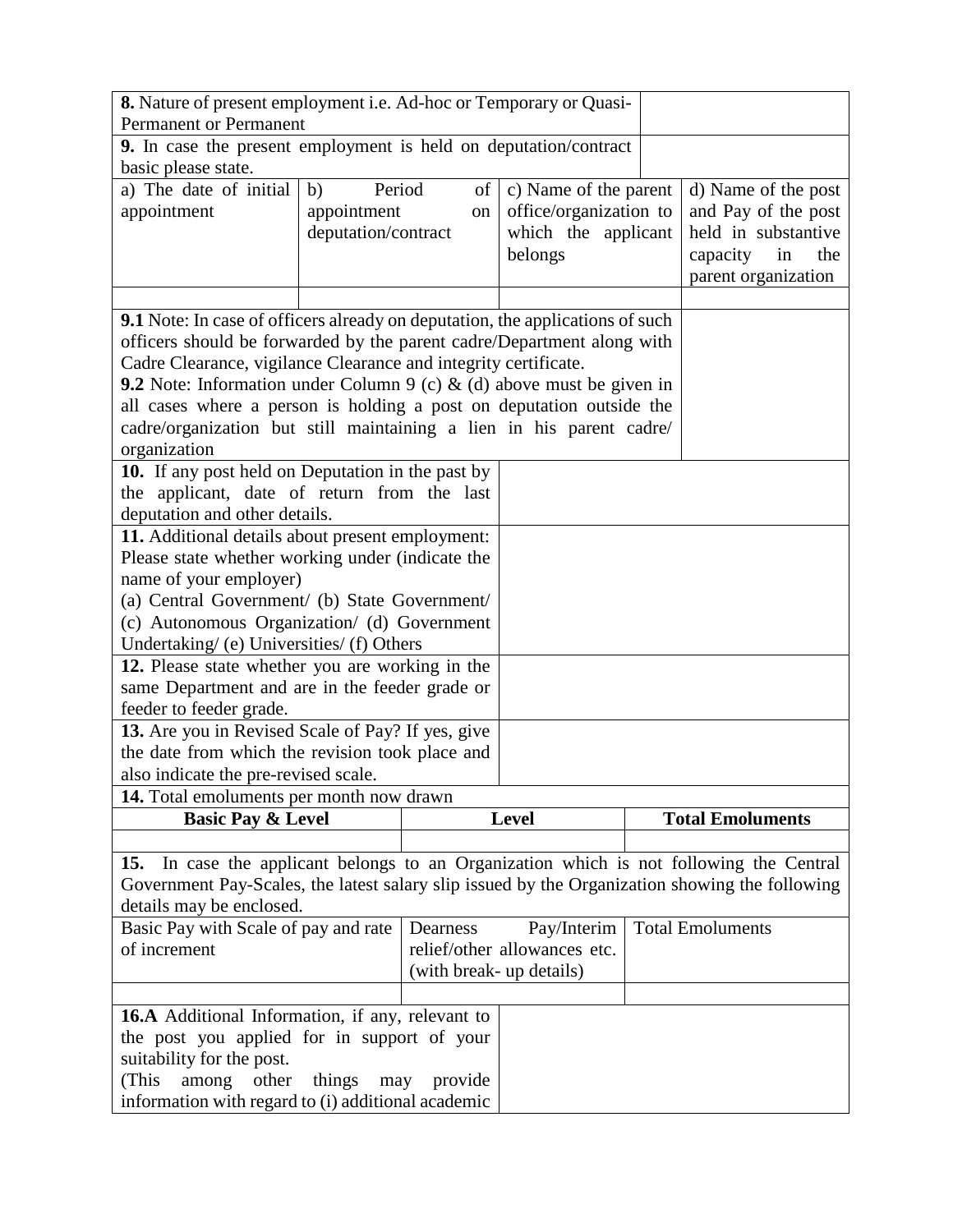| qualifications (ii) professional training and (iii) |  |
|-----------------------------------------------------|--|
| work experience over and above prescribed in the    |  |
| vacancy Circulated/Advertisement)                   |  |
| (Note: Enclose a separate sheet, if the space is    |  |
| insufficient)                                       |  |
| <b>16.B</b> Achievements:                           |  |
| candidates are requested to indicate<br>The         |  |
| information with regard to:                         |  |
| (i) Research publications and reposts and special   |  |
| projects                                            |  |
| (ii) Awards/Scholarships/official appreciation      |  |
| Affiliation with the<br>(iii)<br>professional       |  |
| bodies/institutions/societies and                   |  |
| (iv) Patents registered in own name or achieved     |  |
| for the organization                                |  |
| (v) Any research/innovative measure involving       |  |
| official recognition                                |  |
| (vi) Any other information                          |  |
| (Note: Enclose a separate sheet, if the space is    |  |
| insufficient)                                       |  |
| 17. Whether belongs to SC/ST                        |  |

I have carefully gone through the vacancy circular/advertisement and I am well aware that the information furnished in the Curriculam Vitate duly supported by the documents in respect of Essential Qualification/Work Experience submitted by me will also be assessed by the Selection Committee at the time of selection for the post. The information/details provided by me are correct and true to the best or my knowledge and no material fact having a bearing on my selection has been suppressed/with held.

**(Signature of the candidate)**

**Address \_\_\_\_\_\_\_\_\_\_\_\_\_\_\_\_\_\_\_**

**Date \_\_\_\_\_\_\_\_\_\_**